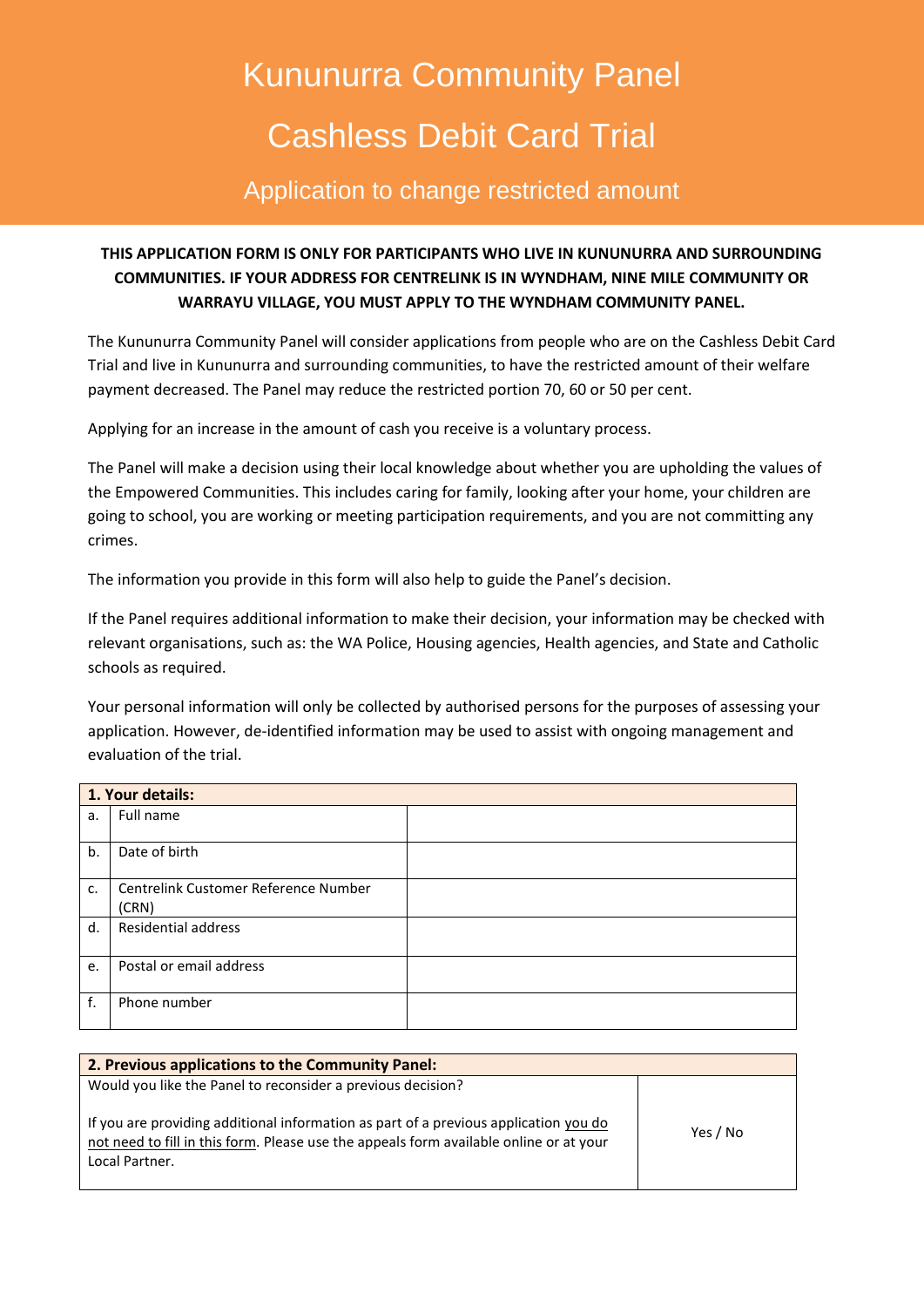**3. As part of our community, we need to work together to create a safer place for everyone. Your responsibility as a community member is to care for yourself, your family and friends, your home and to act responsibly.**

#### **Please answer the following questions:**

Answering 'yes' to any of these questions will not automatically result in your application being rejected. Please circle the correct response as it relates to your personal circumstances.

| a.             | Are you currently:<br>working part time;<br>meeting your participation requirements; or<br>a full time carer?      | Yes / No / NA<br>Yes / No / NA<br>Yes / No / NA |
|----------------|--------------------------------------------------------------------------------------------------------------------|-------------------------------------------------|
| b.             | Have you been in trouble with police where alcohol or drugs were a<br>factor in the past 12 months?                | Yes / No                                        |
| C <sub>1</sub> | Have you been to the outpatient ward at the hospital for intoxication<br>more than twice in the past 12 months?    | Yes / No                                        |
| d.             | Have you stayed in the sobering up shelter more than four times in the<br>past 6 months?                           | Yes / No                                        |
| e.             | Are you meeting your family responsibilities to provide a safe home for<br>any children or elderly who live there? | Yes / No / NA                                   |
| f.             | Do your children go to school most days of the week?                                                               | Yes / No / NA                                   |
| g.             | Are you a:                                                                                                         | Tennant / Lease Holder /<br>Applicant / None    |
|                | Do you owe any money to WA housing or any other housing agency?                                                    | Yes / No / NA                                   |
|                | If yes, are there arrangements in place to repay this debt?                                                        | Yes / No / NA                                   |
|                | Please provide the name of the housing agency or authority.                                                        |                                                 |
|                |                                                                                                                    |                                                 |

#### **4. Please provide details of children:**

Please list your child/ren's full name, date of birth and name of school they are enrolled at below. This may include your own children and any other children for which you are the primary carer.

| <b>Family name</b> | Given name | Date of birth | School attended (if of school<br>age) |
|--------------------|------------|---------------|---------------------------------------|
|                    |            |               |                                       |
|                    |            |               |                                       |
|                    |            |               |                                       |
|                    |            |               |                                       |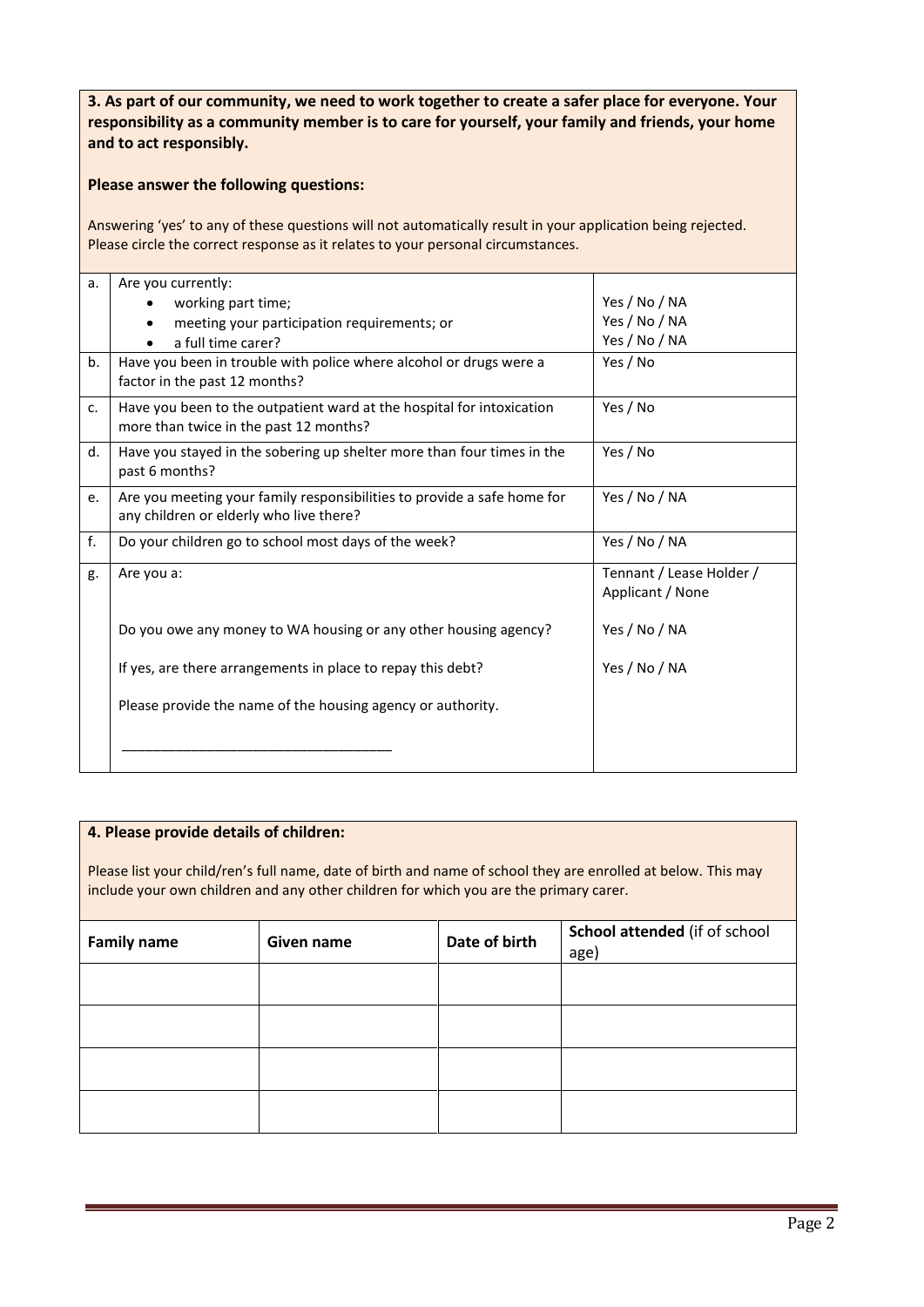#### **5. Supporting statement:**

In your supporting statement, please provide information about:

- why you believe you need access to additional cash;
- whether you currently access support services for example, drug and alcohol services, financial counselling or family support services; and
- whether you do any volunteer work or other community activities.

You can also provide any other information you believe will support your application.

The Panel will consider all information you provide in assessing your application *(please attach a separate page if more space is needed).*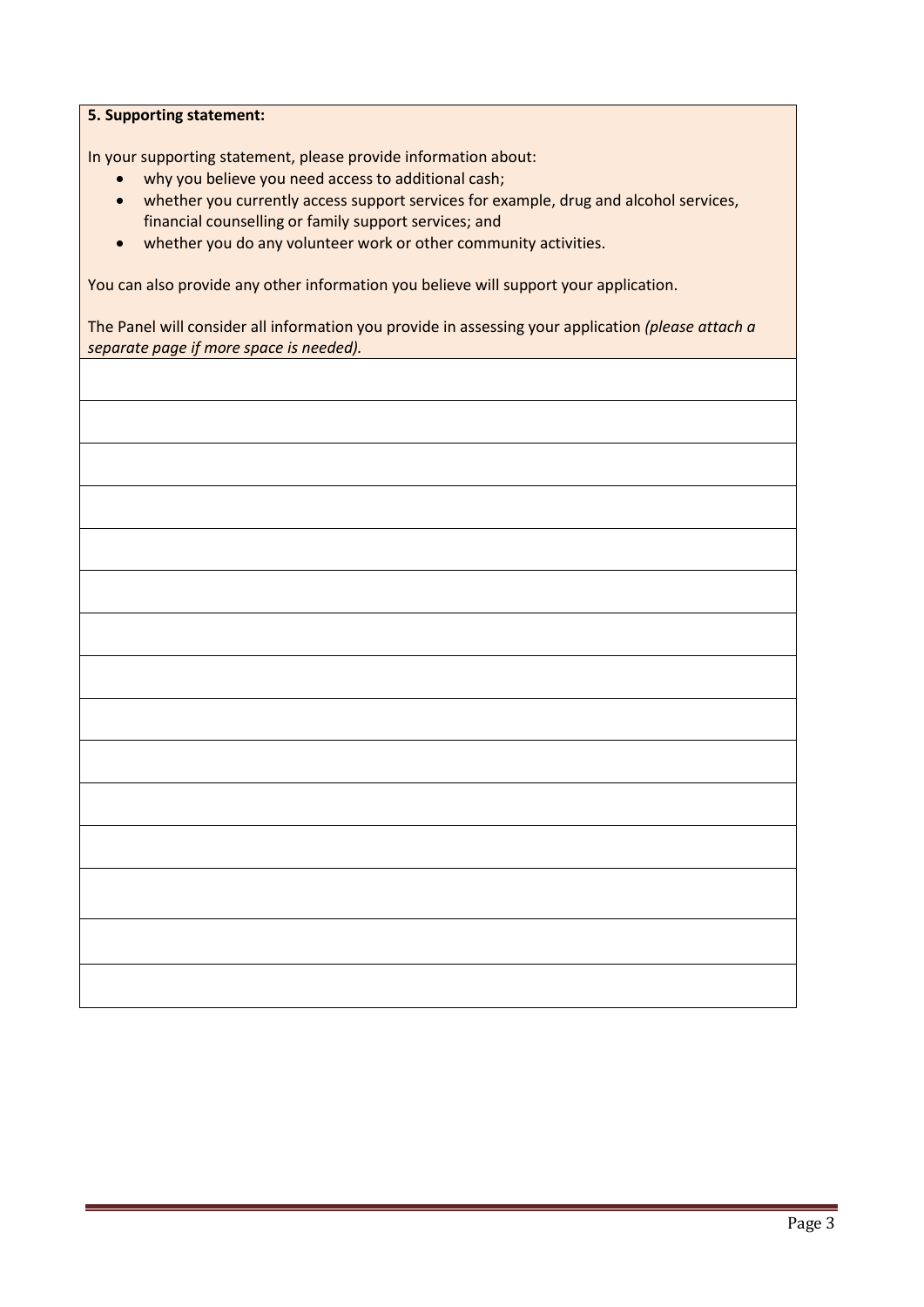#### **6. Consent Form**

In some cases, the Panel may need to ask various State Services for more information to confirm what you have provided in your application and support their decision making process. Only authorised persons will have access to this data and will prepare a summary for the panel members.

| Ι,<br>(your name)                                                                                                                                                                                                                 |                                                                                                              |        |   |
|-----------------------------------------------------------------------------------------------------------------------------------------------------------------------------------------------------------------------------------|--------------------------------------------------------------------------------------------------------------|--------|---|
| Please tick:                                                                                                                                                                                                                      |                                                                                                              | Υ      | N |
| give my consent to the Panel Administrator collecting the personal information I have provided in this form.                                                                                                                      |                                                                                                              |        |   |
| give my consent for Western Australia Police to provide information surrounding any convictions I have had in the<br>past 12 months that were related to alcohol or drugs to the Panel Administrator                              |                                                                                                              |        |   |
| give my consent for the Panel Administrator to provide my name and date of birth to Western Australia Police                                                                                                                      |                                                                                                              |        |   |
| disruptive behaviour complaints in the past 12 months to the Panel Administrator                                                                                                                                                  | give my consent for the Department of Housing to provide information about any debt, payment arrangements or |        |   |
| give my consent for the Panel Administrator to provide my name, date of birth and address to the Department of<br><b>Housing</b>                                                                                                  |                                                                                                              |        |   |
| give my consent for the Community Housing Ltd to provide information about any debt, payment arrangements or<br>disruptive behaviour complaints in the past 12 months to the Panel Administrator                                  |                                                                                                              |        |   |
| give my consent for the Panel Administrator to provide my name, date of birth and address to the Community<br><b>Housing Ltd</b>                                                                                                  |                                                                                                              |        |   |
| give my consent for Kununurra Hospital to provide information about any incident where I may have presented to                                                                                                                    |                                                                                                              |        |   |
| the accident or emergency departments due to intoxication or required health assistance due to substance abuse to<br>the Panel Administrator.                                                                                     |                                                                                                              |        |   |
| give my consent for the Panel Administrator to provide my name, date of birth and contact details to Kununurra<br>Hospital                                                                                                        |                                                                                                              |        |   |
| give my consent for Catholic Education to provide information on school attendance for all children in my care                                                                                                                    |                                                                                                              |        |   |
| give my consent for the Panel Administrator to provide my name and date of birth to Catholic Education                                                                                                                            |                                                                                                              |        |   |
| give my consent for the Department of Education to provide information on school attendance for all children in                                                                                                                   |                                                                                                              |        |   |
| my care                                                                                                                                                                                                                           |                                                                                                              |        |   |
| give my consent for the Panel Administrator to provide my name and date of birth to the Department of Education<br>give my consent for the Department of Child Protection and Family Support to provide information on the number |                                                                                                              |        |   |
| (not the nature) of contact that I have had with this service.                                                                                                                                                                    |                                                                                                              |        |   |
| give my consent for the Panel Administrator to provide my name and date of birth to the Department of Child                                                                                                                       |                                                                                                              |        |   |
| <b>Protection and Family Support</b>                                                                                                                                                                                              |                                                                                                              |        |   |
| give my consent for East Kimberley Job Pathways to provide information on whether I am meeting my participation                                                                                                                   |                                                                                                              |        |   |
| requirements.                                                                                                                                                                                                                     |                                                                                                              |        |   |
| give my consent for the Panel Administrator to provide my name and date of birth to East Kimberley Job Pathways.                                                                                                                  |                                                                                                              |        |   |
| give my consent to the Panel Administrator providing my personal information received from the above authorities                                                                                                                  |                                                                                                              | $\Box$ |   |
| to the community panel                                                                                                                                                                                                            |                                                                                                              |        |   |
| give my consent to the Panel Administrator notifying the Department of Human Services to have the restricted<br>amount of my payment changed to the amount decided by the Panel, understanding that the Panel will take into      |                                                                                                              |        |   |
| account my requested amount                                                                                                                                                                                                       |                                                                                                              |        |   |
| agree that if legislation varies the restricted portion of my payment to an amount that is lower than the amount                                                                                                                  |                                                                                                              |        |   |
| decided by the panel, my restricted portion will be the lower amount determined by legislation                                                                                                                                    |                                                                                                              |        |   |
| understand that de-identified information collected may be used to assist the ongoing management and evaluation<br>of the Cashless Debit Card Trial                                                                               |                                                                                                              |        |   |
| Declare that the information I have provided in this application is true.                                                                                                                                                         |                                                                                                              |        |   |
| <b>Signed</b><br><b>Name</b>                                                                                                                                                                                                      | Date                                                                                                         |        |   |
|                                                                                                                                                                                                                                   |                                                                                                              |        |   |
|                                                                                                                                                                                                                                   |                                                                                                              |        |   |